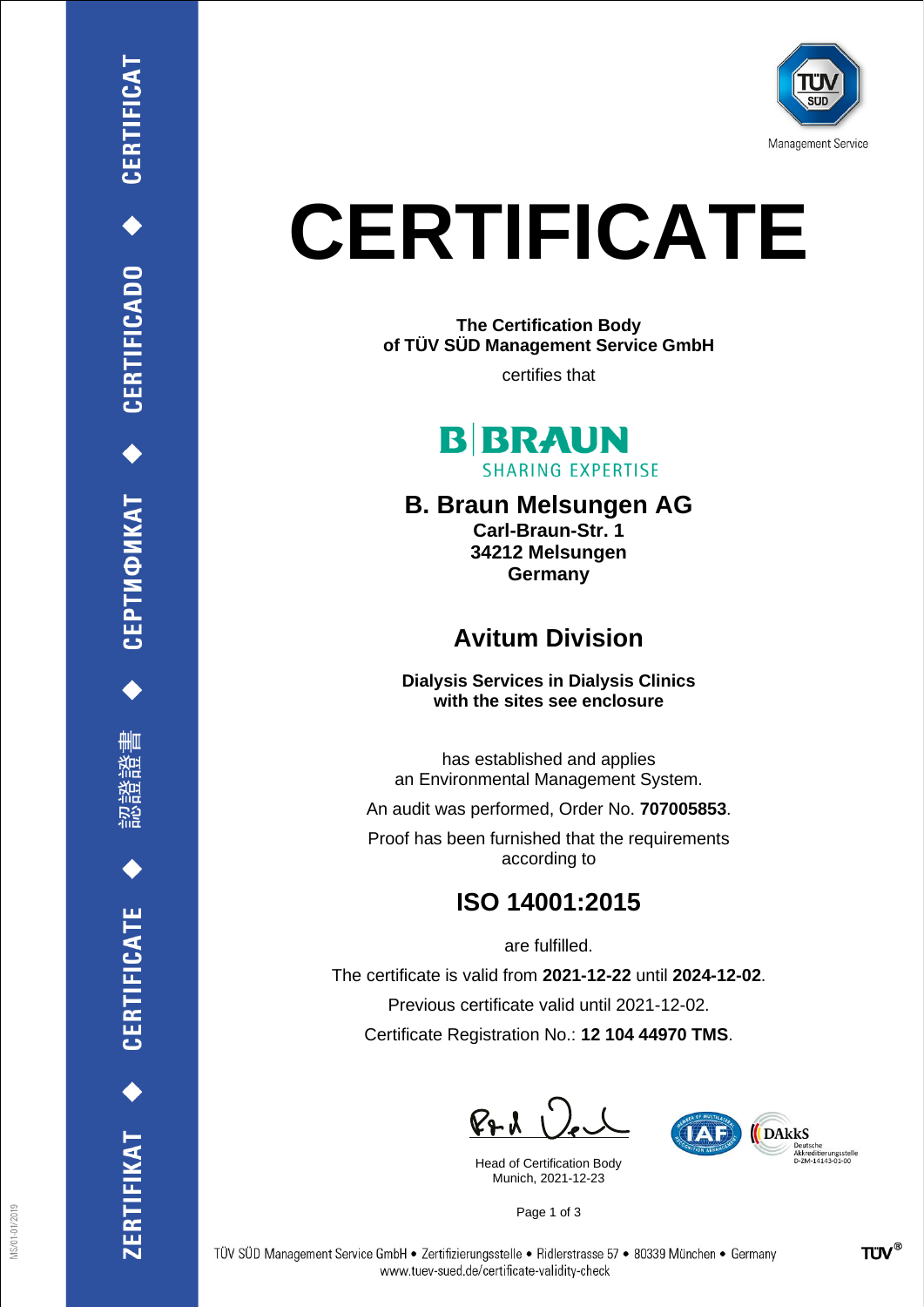認證證書



#### **Enclosure of Certificate Registration No.: 12 104 44970 TMS**

| <b>Sites</b>                                                                                                                     | <b>Scope of application</b>                         |
|----------------------------------------------------------------------------------------------------------------------------------|-----------------------------------------------------|
| <b>B. Braun Avitum AG</b><br>Schwarzenberger Weg 73-79<br>34212 Melsungen<br>Germany                                             | <b>Environmental Management of Dialysis Clinics</b> |
| B. Braun Avitum España, S.A.<br>Crta. Terrassa, 121<br>08191 Rubí (Barcelona)<br>Spain                                           |                                                     |
| B. Braun Avitum s.r.o.<br>V Parku 2335/20<br>148 00 Praha 4<br>Czech Republic                                                    |                                                     |
| B. Braun Avitum Nefrovall, S.L.U.<br>Av. Cor de Jesús, 157<br>12600 La Vall d'Uixó (Castellón)<br>Spain                          | <b>Dialysis Services</b>                            |
| B. Braun Avitum Valnefrón, S.L.U.<br>Serpis, 8<br>46021 Valencia<br>Spain                                                        |                                                     |
| B. Braun Avitum Servicios Renales, S.A.U.<br>Fernando Trueba, 19b<br>11630 Arcos de la Frontera (Cádiz)<br>Spain                 |                                                     |
| B. Braun Avitum Servicios Renales, S.A.U.<br>Passeig de Catalunya, s/n<br>08760 Martorell (Barcelona)<br>Spain                   |                                                     |
| B. Braun Avitum Servicios Renales, S.A.U.<br>Avefría, 35<br>28025 Madrid<br>Spain                                                |                                                     |
| B. Braun Avitum Servicios Renales, S.A.U.<br>Laura Grote de la Puerta, 5 locales 9 y 10<br>38008 Santa Cruz de Tenerife<br>Spain |                                                     |

 $PAV$ 

Head of Certification Body Munich, 2021-12-23



Page 2 of 3